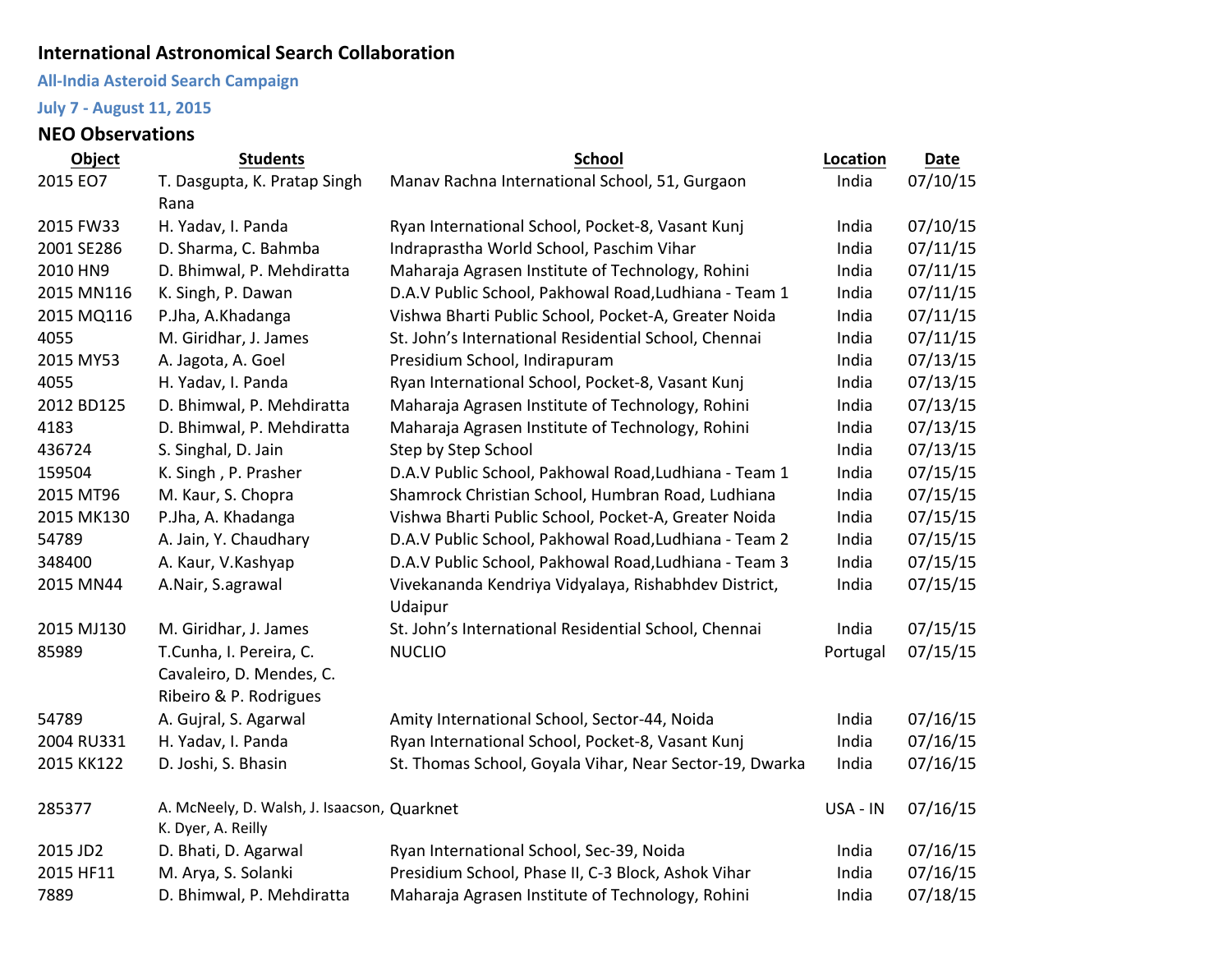| 2002 UM11                     | M. Kaur, S. Chopra                                                                         | Shamrock Christian School, Humbran Road, Ludhiana                        | India    | 07/18/15 |
|-------------------------------|--------------------------------------------------------------------------------------------|--------------------------------------------------------------------------|----------|----------|
| 2003 ME7                      | A. Jain, Y. Chaudhary                                                                      | D.A.V Public School, Pakhowal Road, Ludhiana - Team 2                    | India    | 07/18/15 |
| 293054                        | A. Kaur, V. Kashyap                                                                        | D.A.V Public School, Pakhowal Road, Ludhiana - Team 3                    | India    | 07/18/15 |
| 54789<br>V. Sharma, S. Tiwari |                                                                                            | Vivekanand Kendra Vidyalaya, Hurda, Bhilwara,<br>Rajasthan               | India    | 07/19/15 |
| 2010 SO6                      | I. Pereira, D. Mendes, T.<br>Cunha, C. Cavaleiro, C. Ribeiro,<br>M. Moreira & P. Rodrigues | <b>NUCLIO</b>                                                            | Portugal | 07/21/15 |
| 2013 FK11                     | I. Pereira, D. Mendes, T.<br>Cunha, C. Cavaleiro, C. Ribeiro,<br>M. Moreira & P. Rodrigues | <b>NUCLIO</b>                                                            | Portugal | 07/21/15 |
| 2015 HF11                     | S. Solanki, M. Araya                                                                       | Presidium School, Phase II, C-3 Block, Ashok Vihar                       | India    | 07/22/15 |
| 2015 ON                       | D. Joshi, S. Bhasin                                                                        | St. Thomas School, Goyala Vihar, Near Sector-19, Dwarka                  | India    | 07/22/15 |
| 2006 SJ198                    | V. Swaroop & A. Singh                                                                      | Vivekanand School, D-Block, Anand Vihar                                  | India    | 07/22/15 |
| 1036                          | D. Bhimwal, P. Mehdiratta                                                                  | Maharaja Agrasen Institute of Technology, Rohini                         | India    | 07/22/15 |
| 2011 YC29                     | M. Kaur, S. Chopra                                                                         | Shamrock Christian School, Humbran Road, Ludhiana                        | India    | 07/22/15 |
| 2015 LB40                     | A. Jain, V. Chaudhary                                                                      | D.A.V Public School, Pakhowal Road, Ludhiana - Team 2                    | India    | 07/22/15 |
| 2015 NB14                     | A. Kaur, V. Kashyap                                                                        | D.A.V Public School, Pakhowal Road, Ludhiana - Team 3                    | India    | 07/22/15 |
| 4055                          | M. Giridhar, J. Jerix                                                                      | St. John's International Residential School, Chennai                     | India    | 07/22/15 |
| 2015 MP1                      | A. Khadanga, P. Jha                                                                        | Vishwa Bharti Public School, Pocket-A, Greater Noida                     | India    | 07/22/15 |
| 7889                          | S. Singhal, D. Jain                                                                        | Step by Step School                                                      | India    | 07/23/15 |
| 2015 ME116                    | A. Rodrigues, D. Mendes, M.<br>Moreira, T.Cunha, C. Ribeiro,<br>P. Ferreira & P. Rodrigues | <b>NUCLIO</b>                                                            | Portugal | 07/23/15 |
| 2015 KK122                    | A. McNeely, D. Walsh, K. Dyer, Quarknet<br>J. Isaacson, A. Reilly                          |                                                                          | USA - IN | 07/23/15 |
| 2015 OQ21                     | K. Chandna, D. Joshi                                                                       | GD Goenka Public School. Block-A, Sector-48, Gurgaon                     | India    | 07/23/15 |
| 2015 DV198                    | D. Bhati, D. Agarwal                                                                       | Ryan International School, Sec-39, Noida                                 | India    | 07/24/15 |
| 2010 RP80                     | H. Yadav, I. Panda                                                                         | Ryan International School, Pocket-8, Vasant Kunj                         | India    | 07/24/15 |
| 2015 US192                    | D. Bhimwal, P. Mehdiratta                                                                  | Maharaja Agrasen Institute of Technology, Rohini                         | India    | 07/25/15 |
| 2010 RP80                     | K.Singh, P.Prasher                                                                         | D.A.V Public School, Pakhowal Road, Ludhiana - Team 1                    | India    | 07/25/15 |
| 2015 NV13                     | M. Kaur, S. Chopra                                                                         | Shamrock Christian School, Humbran Road, Ludhiana                        | India    | 07/25/15 |
| 2015 NS13                     | K.J. Anirudhan, M. Prakash                                                                 | Shri Natesan Vidyasala Matriculation Higher Secondary<br>School, Chennai | India    | 07/25/15 |
| 1036                          | A. Jain . Y. Chaudhary                                                                     | D.A.V Public School, Pakhowal Road, Ludhiana - Team 2                    | India    | 07/25/15 |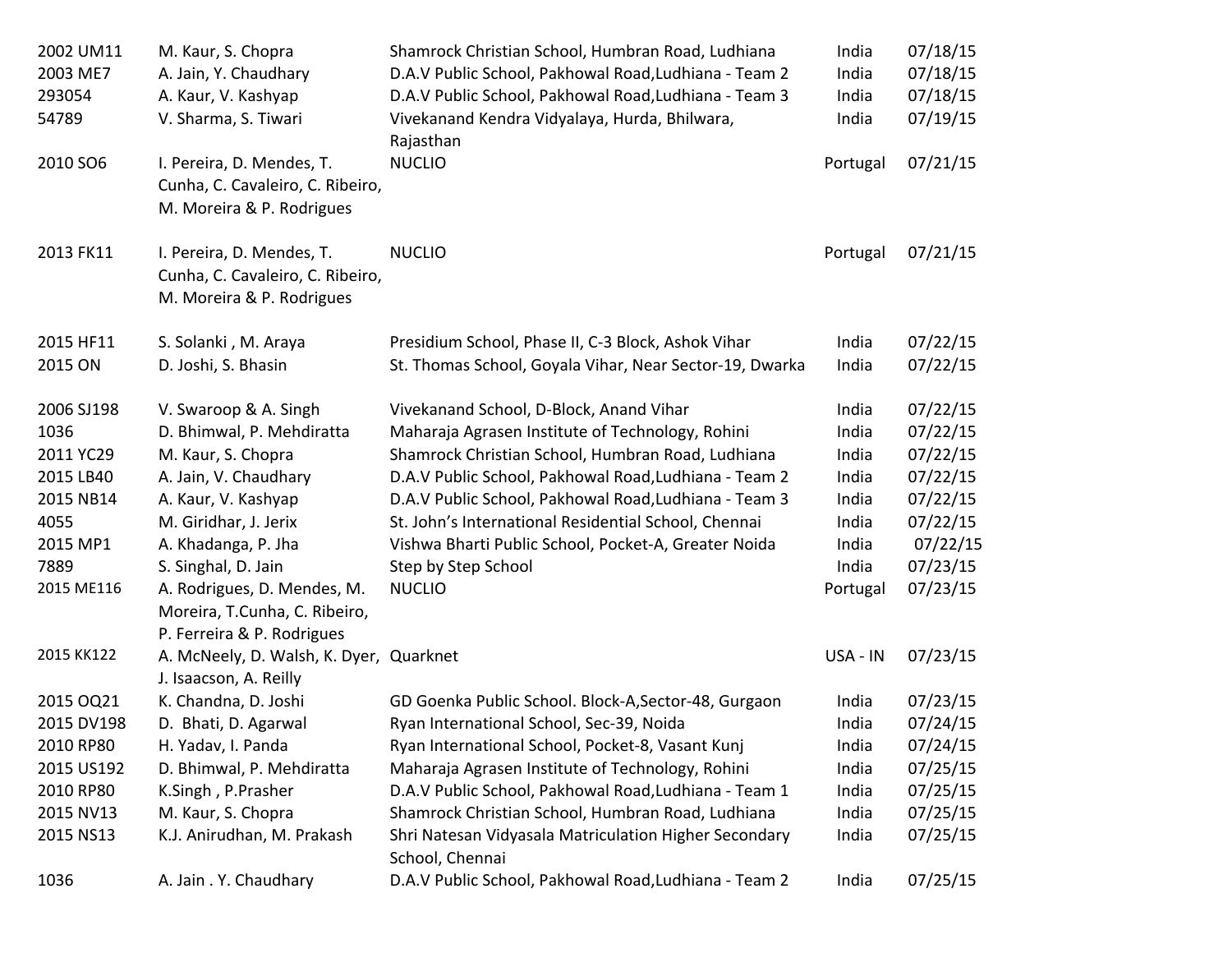| 2012 HM1   | A. Kaur, V. Kashyap                     | D.A.V Public School, Pakhowal Road, Ludhiana - Team 3                              | India    | 07/25/15 |
|------------|-----------------------------------------|------------------------------------------------------------------------------------|----------|----------|
| 2015 KQ154 | M. Giridhar, J.Jerix                    | St. John's International Residential School, Chennai                               | India    | 07/25/15 |
| 2015 MP1   | S. Singhal, D. Jain                     | Step by Step School                                                                | India    | 07/25/15 |
| 2015 NB14  | A. McNeely, D. Walsh, K. Dyer, Quarknet |                                                                                    | USA - IN | 07/25/15 |
|            | J. Isaacson, A. Reilly                  |                                                                                    |          |          |
| 2015 MC100 | A. McNeely, D. Walsh, K. Dyer, Quarknet |                                                                                    | USA - IN | 07/25/15 |
|            | J. Isaacson, A. Reilly                  |                                                                                    |          |          |
| 2015 OH    | P. Jha, A. Khadanga                     | Vishwa Bharti Public School, Pocket-A, Greater Noida                               | India    | 07/25/15 |
| 2011 YC29  | A. Nair, S. Agrawal                     | Vivekananda Kendriya Vidyalaya, Rishabhdev District,                               | India    | 07/25/15 |
|            |                                         | Udaipur                                                                            |          |          |
| 86666      | M. Tandon M. Chawala                    | The Indian Heights School, Sector-23, Dwarka                                       | India    | 07/31/15 |
| 2010 PR66  | M. Giridhar, J. Jerix                   | St. John's International Residential School, Chennai                               | India    | 07/31/15 |
| 7822       | M. Giridhar, J. Jerix                   | St. John's International Residential School, Chennai                               | India    | 07/31/15 |
| 3752       | S. Singhal, D. Jain                     | Step by Step School                                                                | India    | 07/31/15 |
| 241596     | M. Moreira, A. Rodrigues, D.            | <b>NUCLIO</b>                                                                      | Portugal | 07/31/15 |
|            | Mendes, T. Cunha, C. Ribeiro,           |                                                                                    |          |          |
|            | P. Ferreira & P. Rodrigues              |                                                                                    |          |          |
| 2015 JY1   | A. McNeely, D. Walsh, K. Dyer, Quarknet |                                                                                    | USA - IN | 07/31/15 |
|            | J. Isaacson, A. Reilly                  |                                                                                    |          |          |
| 2015 MT96  | M. Arya, S. Solanki                     | Presidium School, Phase II, C-3 Block, Ashok Vihar                                 | India    | 08/07/15 |
| 2015 KQ154 | H. Yadav, I. Panda                      | Ryan International School, Pocket-8, Vasant Kunj                                   | India    | 08/07/15 |
| 2015 LB40  |                                         | T. Dasgupta, K. Pratap, S. Rana Manav Rachna International School, Sec-51, Gurgaon | India    | 08/07/15 |
|            |                                         |                                                                                    |          |          |
| 2015 NB14  | D. Joshi, S. Bhasin                     | St. Thomas School, Goyala Vihar, Near Sector-19, Dwarka                            | India    | 08/07/15 |
|            |                                         |                                                                                    |          |          |
| 2007 WP127 | D. Bhimwal, P. Mehdiratta               | Maharaja Agrasen Institute of Technology, Rohini                                   | India    | 08/07/15 |
| 2015 OH    | J. Saluja & G. Tyagi                    | Uttam School For Girls, Shastri Nagar, Ghaziabad                                   | India    | 08/07/15 |
| 2015 MU59  | P. Jha, A. Khadanga                     | Vishwa Bharti Public School, Pocket-A, Greater Noida                               | India    | 08/07/15 |
| 7889       | A. Jain                                 | D.A.V Public School, Pakhowal Road, Ludhiana - Team 2                              | India    | 08/07/15 |
| 2015 OA26  | T.M. Giridhar, J. James                 | St. John's International Residential School, Chennai                               | India    | 08/07/15 |
| 2015 NY13  | S. Singhal, D. Jain                     | Step by Step School                                                                | India    | 08/07/15 |
| 2015 DO155 | M. Neta, T.Cunha, F. Barbosa,           | <b>NUCLIO</b>                                                                      | Portugal | 08/07/15 |
|            | C. Ribeiro & P. Ferreira                |                                                                                    |          |          |
| 2015 NS13  | M. Neta, T.Cunha, F. Barbosa,           | <b>NUCLIO</b>                                                                      | Portugal | 08/07/15 |
|            | C. Ribeiro & P. Ferreira                |                                                                                    |          |          |

**Main Belt Asteroid Discoveries**